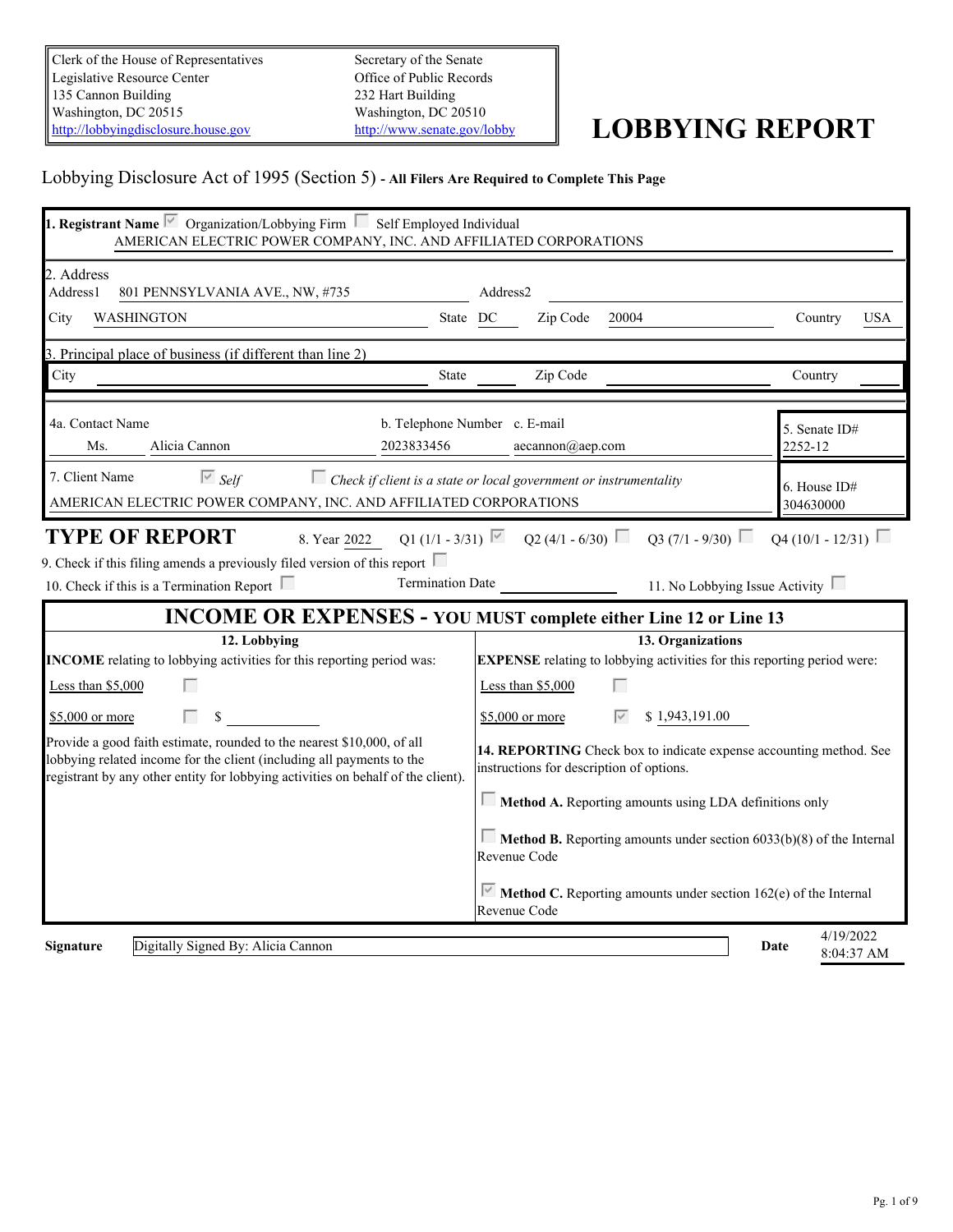15. General issue area code BUD

16. Specific lobbying issues

H.R. 3684, Infrastructure Investment and Jobs Act House and Senate FY 2022 reconciliation legislation generally H.R.2471 - Consolidated Appropriations Act, 2022; FY22 Omnibus Appropriations H.R. 5376, to provide for reconciliation pursuant to Title II of S. Con. Res. 14; Low and zero emission vehicle funding FY2023 Appropriations for the Department of the Interior, environment, and related agencies Build Back Better Act

17. House(s) of Congress and Federal agencies  $\Box$  Check if None

### U.S. SENATE, U.S. HOUSE OF REPRESENTATIVES

18. Name of each individual who acted as a lobbyist in this issue area

| First Name | Last Name       | Suffix | Covered Official Position (if applicable) | <b>New</b>               |  |
|------------|-----------------|--------|-------------------------------------------|--------------------------|--|
| Anthony    | <b>Kavanagh</b> |        |                                           | <b>Contract Contract</b> |  |
| Martin     | McBroom         |        |                                           |                          |  |
| Alicia     | Cannon          |        |                                           | <b>Service Control</b>   |  |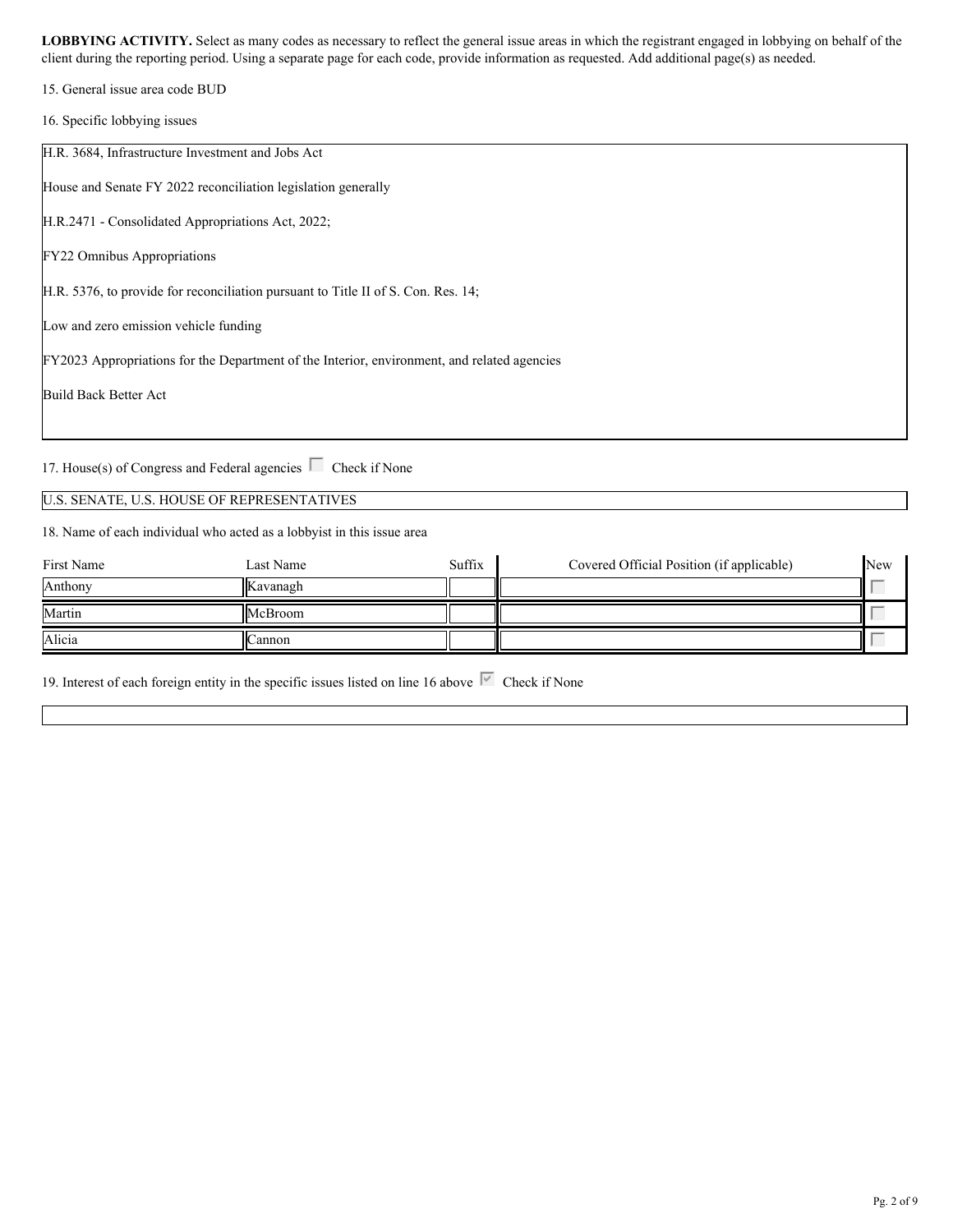15. General issue area code ENG

16. Specific lobbying issues

| H. R. 3538, Coordinated Action To Capture Harmful Emissions Act (CATCH Act)                   |
|-----------------------------------------------------------------------------------------------|
| House and draft Senate legislation related to clean energy, climate change and reconciliation |
| Energy storage generally;                                                                     |
| Carbon Capture Storage and Utilization generally;                                             |
| Energy R&D generally;                                                                         |
| Clean energy technologies, generally                                                          |
| Hydrogen and hydrogen hub issues and funding generally u                                      |
| Nuclear energy issues generally                                                               |
|                                                                                               |

17. House(s) of Congress and Federal agencies  $\Box$  Check if None

#### U.S. SENATE, U.S. HOUSE OF REPRESENTATIVES

18. Name of each individual who acted as a lobbyist in this issue area

| First Name | Last Name | Suffix | Covered Official Position (if applicable) | New                      |  |
|------------|-----------|--------|-------------------------------------------|--------------------------|--|
| Anthony    | Kavanagh  |        |                                           | $\sim$                   |  |
| Alicia     | Cannon    |        |                                           | $\overline{\phantom{a}}$ |  |
| Martin     | McBroom   |        |                                           | <b>Service Control</b>   |  |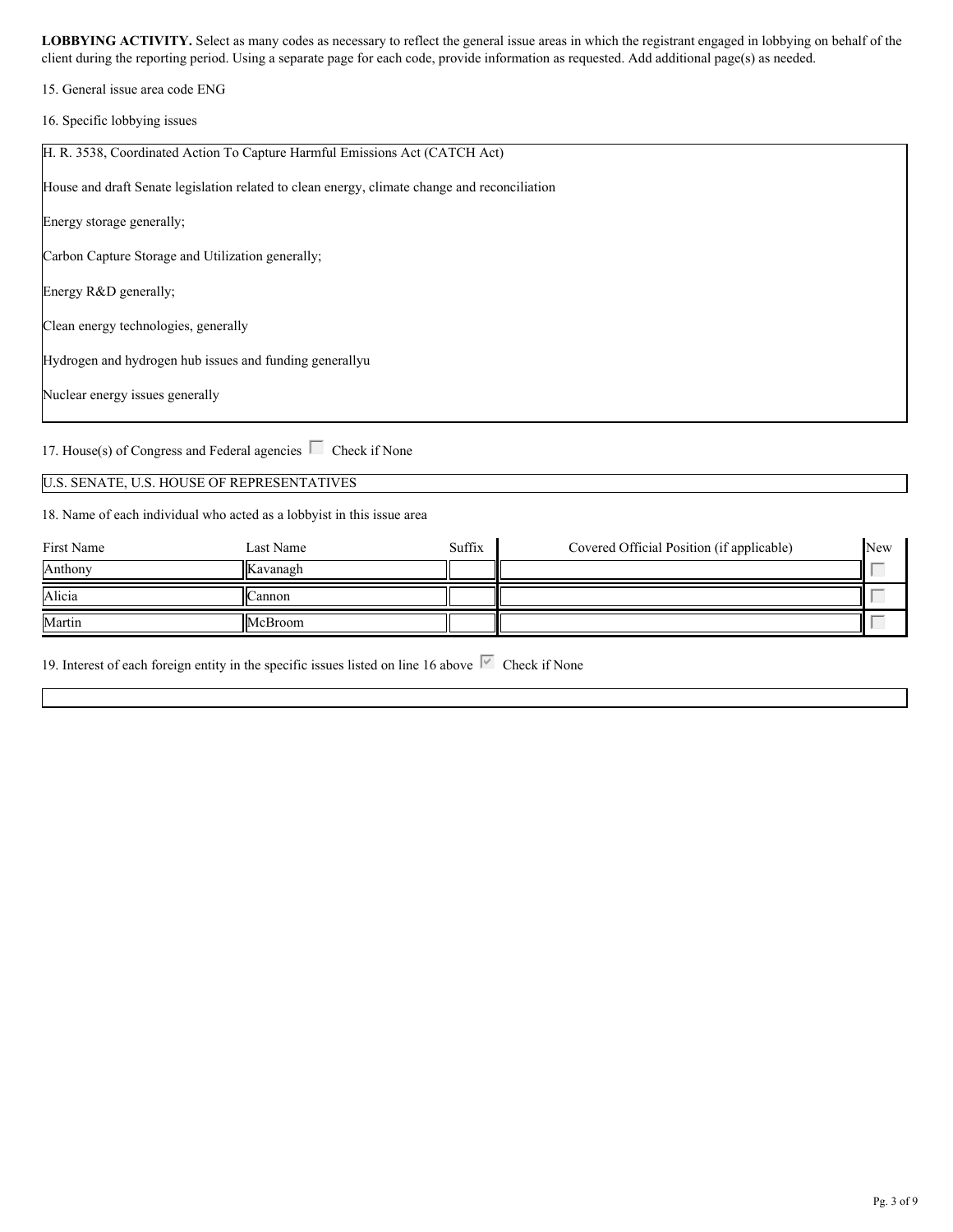15. General issue area code ENV

16. Specific lobbying issues

| House and draft Senate legislation related to clean energy, climate change and reconciliation |
|-----------------------------------------------------------------------------------------------|
|                                                                                               |
|                                                                                               |
| Climate change and clean air issues generally                                                 |
|                                                                                               |
| Power sector emissions issues generally                                                       |
|                                                                                               |
|                                                                                               |
| Coal combustion residual issues and appropriations                                            |
|                                                                                               |
|                                                                                               |
|                                                                                               |
| 17. House(s) of Congress and Federal agencies $\Box$ Check if None                            |
|                                                                                               |
|                                                                                               |

#### U.S. SENATE, U.S. HOUSE OF REPRESENTATIVES

18. Name of each individual who acted as a lobbyist in this issue area

| First Name | Last Name       | Suffix | Covered Official Position (if applicable) | New |  |
|------------|-----------------|--------|-------------------------------------------|-----|--|
| Anthony    | <b>Kavanagh</b> |        |                                           |     |  |
| Martin     | McBroom         |        |                                           |     |  |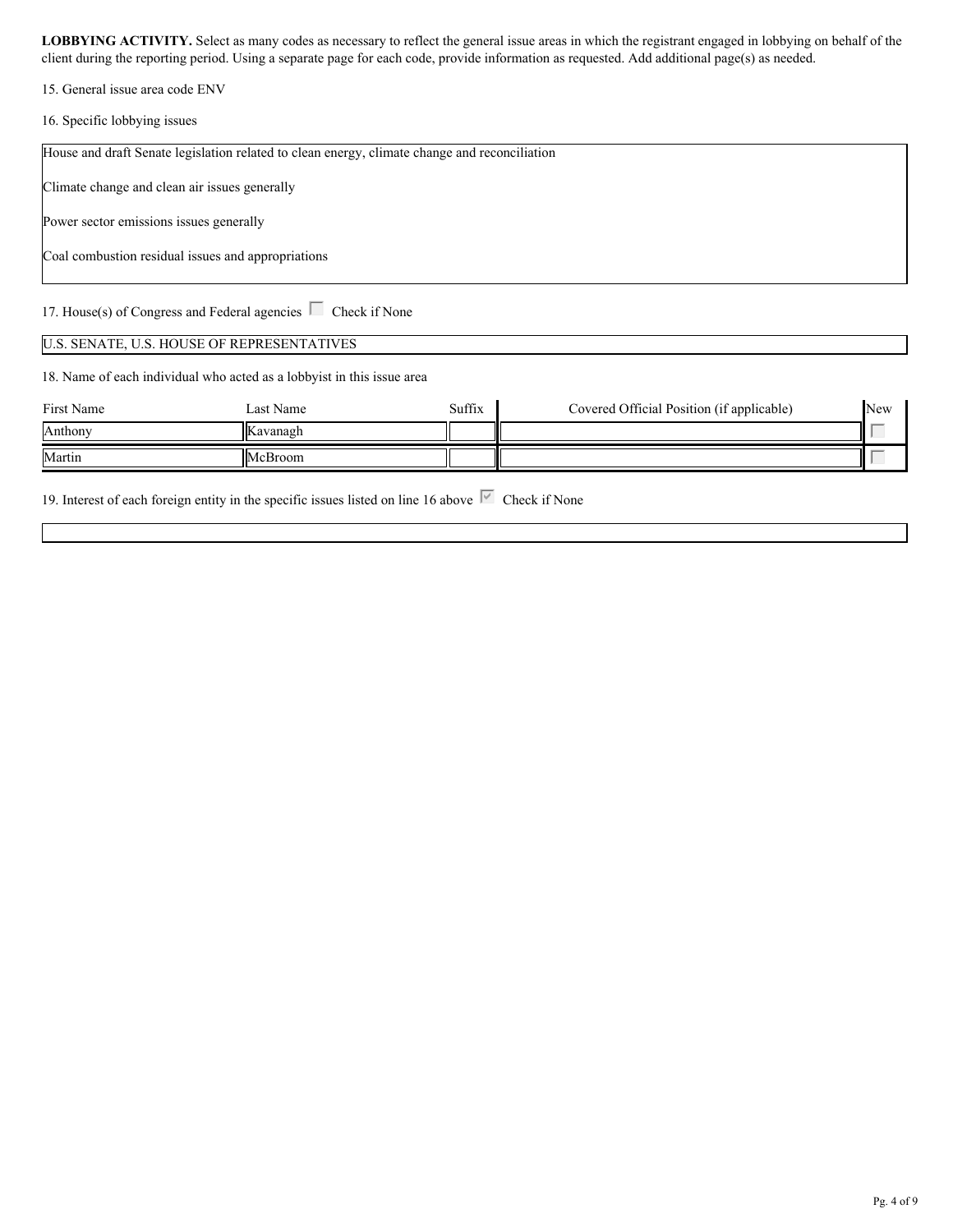15. General issue area code TAX

16. Specific lobbying issues

| H.R. 848, Growing Renewable Energy and Efficiency Now (GREEN) Act of 2021                                                            |  |
|--------------------------------------------------------------------------------------------------------------------------------------|--|
| S. 2118, Clean Energy for America Act (Sen. Wyden Tech Neutral)                                                                      |  |
| S. 622, American Jobs in Energy Manufacturing Act of 2021                                                                            |  |
| Electric Vehicle Tax Credit (30D) and EV issues and legislation generally                                                            |  |
| Renewable tax credits (wind, solar, storage) including monetization/refundability/direct pay; and opt-out of normalization generally |  |
|                                                                                                                                      |  |

17. House(s) of Congress and Federal agencies  $\Box$  Check if None

U.S. SENATE, U.S. HOUSE OF REPRESENTATIVES

18. Name of each individual who acted as a lobbyist in this issue area

| First Name | Last Name | Suffix | Covered Official Position (if applicable) | <b>New</b>                        |  |
|------------|-----------|--------|-------------------------------------------|-----------------------------------|--|
| Anthony    | Kavanagah |        |                                           | <b>Contract Contract Contract</b> |  |
| Martin     | McBroom   |        |                                           | <b>Contract Contract Contract</b> |  |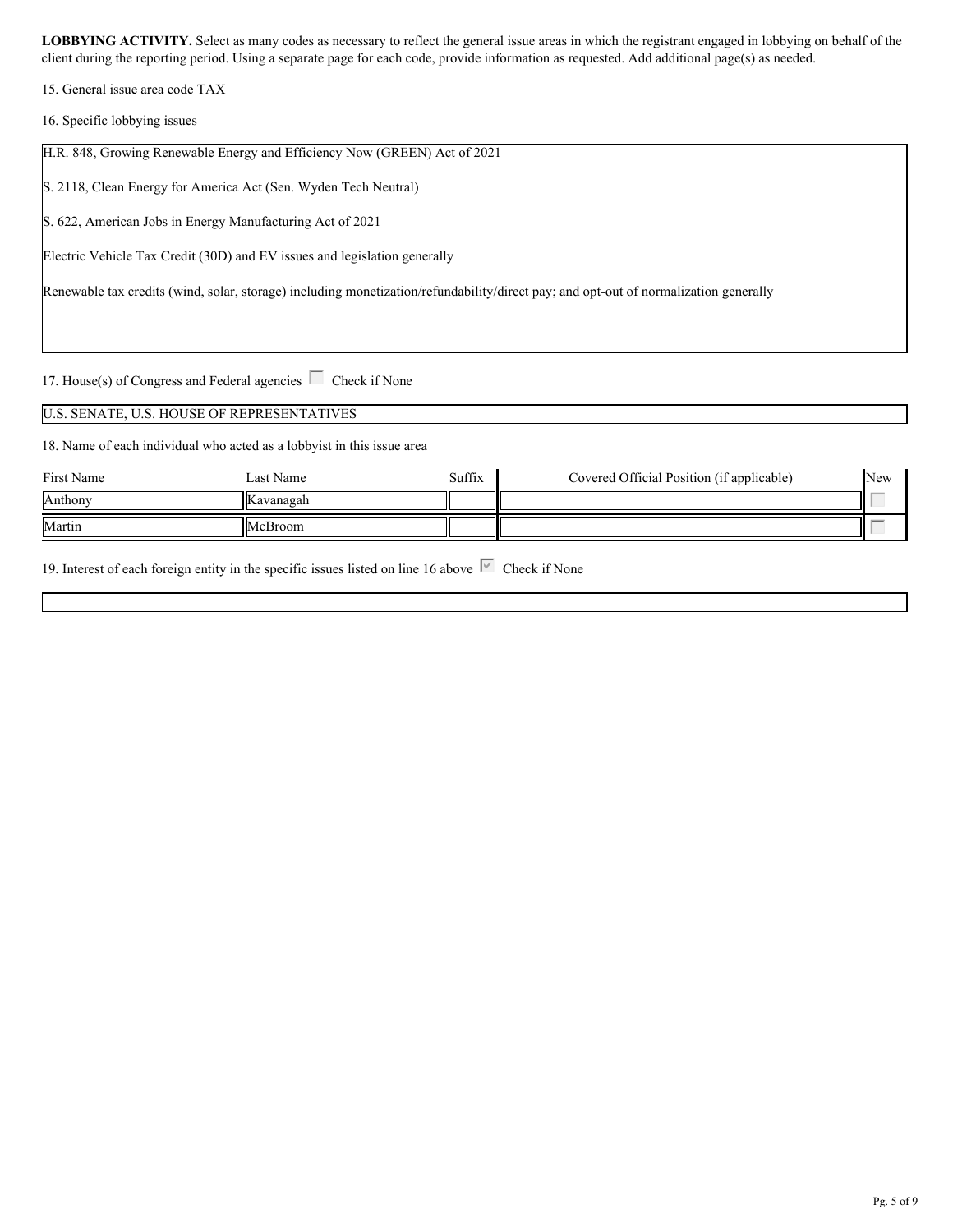15. General issue area code TEC

16. Specific lobbying issues

| Pole attachment issues generally; |  |
|-----------------------------------|--|
| Spectrum issues generally.        |  |
| Broadband issues generally;       |  |
| 6 GHz issues generally            |  |
|                                   |  |

17. House(s) of Congress and Federal agencies  $\Box$  Check if None

#### U.S. SENATE, U.S. HOUSE OF REPRESENTATIVES

18. Name of each individual who acted as a lobbyist in this issue area

| First Name | <b>Set Name</b><br>⊥ast ″ | Suffix | Covered Official Position (if applicable) | <b>New</b> |  |
|------------|---------------------------|--------|-------------------------------------------|------------|--|
| Anthony    | Kavanagh                  |        |                                           |            |  |
| Alicia     | annon                     |        |                                           |            |  |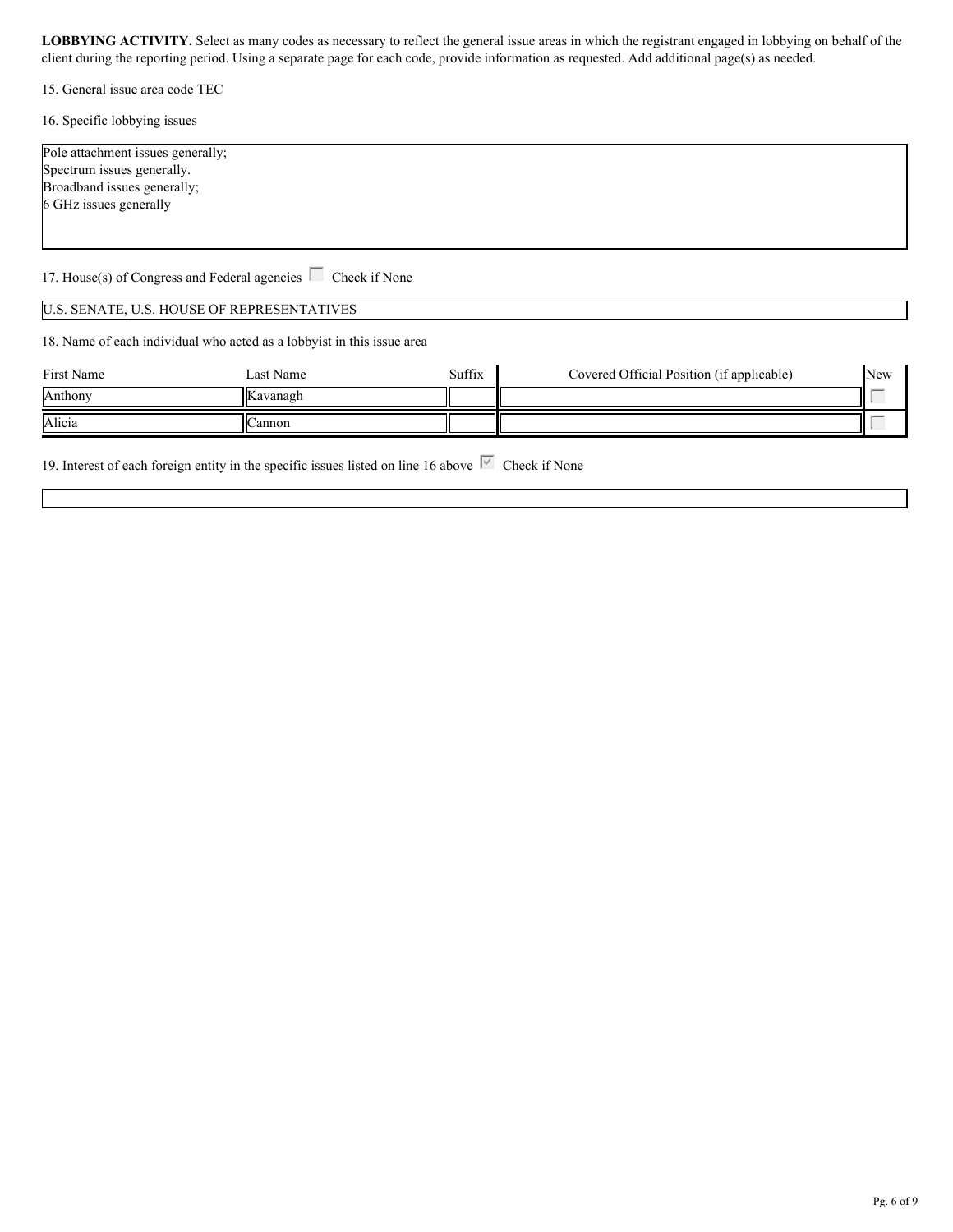15. General issue area code HOM

16. Specific lobbying issues

#### Cyber Incident Reporting legislation

17. House(s) of Congress and Federal agencies  $\Box$  Check if None

#### U.S. SENATE, U.S. HOUSE OF REPRESENTATIVES

18. Name of each individual who acted as a lobbyist in this issue area

| First Name | Last Name       | Suffix | Covered Official Position (if applicable) | New                                        |  |
|------------|-----------------|--------|-------------------------------------------|--------------------------------------------|--|
| Anthony    | <b>Kavanagh</b> |        |                                           | <b>Contract Contract Contract Contract</b> |  |
| Alicia     | Cannon          |        |                                           |                                            |  |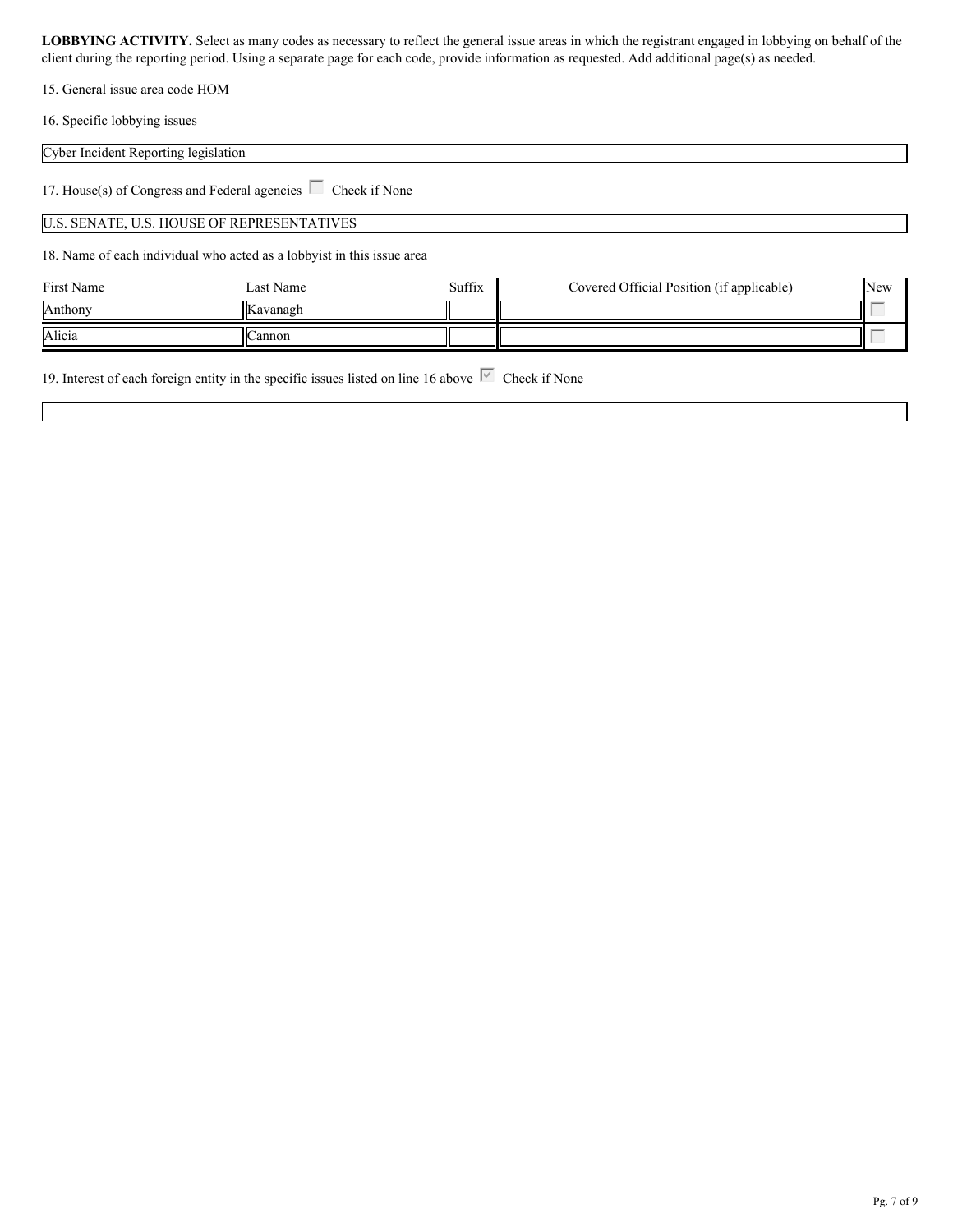15. General issue area code TRA

16. Specific lobbying issues

| Draft transportation, EV and R&D legislation; |                                                                                                               |        |                                           |         |
|-----------------------------------------------|---------------------------------------------------------------------------------------------------------------|--------|-------------------------------------------|---------|
| Surface transportation reauthorization;       |                                                                                                               |        |                                           |         |
|                                               | Alternative fuel vehicles, transit, and related infrastructure generally.                                     |        |                                           |         |
|                                               | 17. House(s) of Congress and Federal agencies $\Box$ Check if None                                            |        |                                           |         |
|                                               | U.S. SENATE, U.S. HOUSE OF REPRESENTATIVES                                                                    |        |                                           |         |
|                                               | 18. Name of each individual who acted as a lobbyist in this issue area                                        |        |                                           |         |
| First Name                                    | Last Name                                                                                                     | Suffix | Covered Official Position (if applicable) | New     |
| Anthony<br>Martin                             | Kavanagh                                                                                                      |        |                                           |         |
|                                               | McBroom                                                                                                       |        |                                           |         |
| 20. Client new address                        | Information Update Page - Complete ONLY where registration information has changed.                           |        |                                           |         |
| Address                                       | <u> 1989 - Johann Stein, mars an deus Amerikaansk kommunister (</u>                                           |        |                                           |         |
| City                                          | <u> 1990 - John Barnett, fransk politiker (d. 1980)</u>                                                       |        | Zip Code                                  | Country |
|                                               | 21. Client new principal place of business (if different than line 20)                                        |        |                                           |         |
| City                                          |                                                                                                               |        | Zip Code                                  | Country |
|                                               | 22. New General description of client's business or activities                                                |        |                                           |         |
|                                               |                                                                                                               |        |                                           |         |
| <b>LOBBYIST UPDATE</b>                        |                                                                                                               |        |                                           |         |
|                                               | 23. Name of each previously reported individual who is no longer expected to act as a lobbyist for the client |        |                                           |         |
|                                               |                                                                                                               |        |                                           |         |

|                          | First Name | Last Name | Suffix |        | First Name | Last Name | Suffix |
|--------------------------|------------|-----------|--------|--------|------------|-----------|--------|
| $\overline{1}$<br>$\sim$ |            |           |        | $\sim$ |            |           |        |
| $\overline{2}$           |            |           |        |        |            |           |        |
| المسا                    |            |           |        |        |            |           |        |

# **ISSUE UPDATE**

24. General lobbying issue that no longer pertains

# **AFFILIATED ORGANIZATIONS**